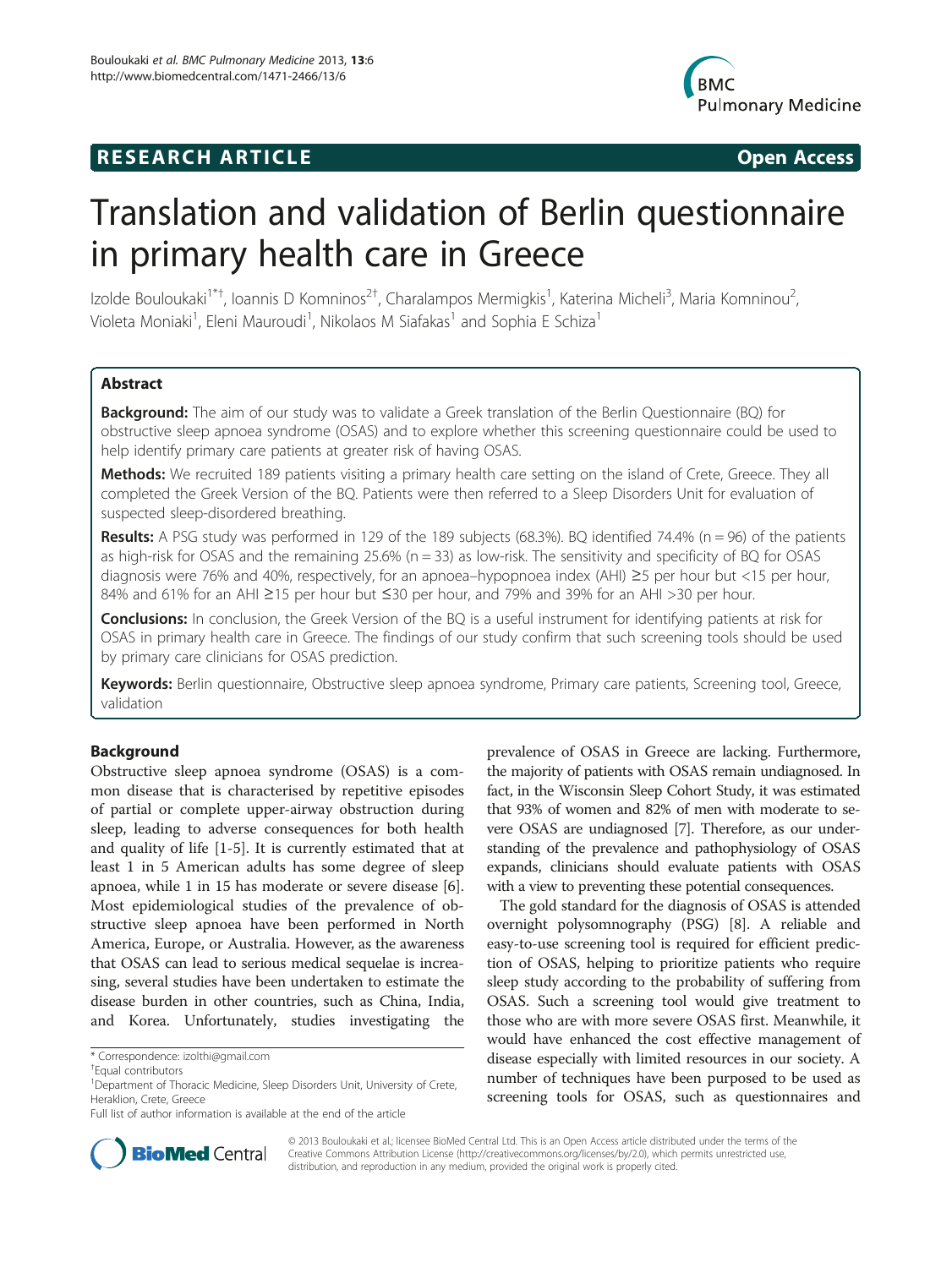clinical models, utilizing symptoms, physical examination findings suggestive of OSAS, or different OSAS risk factors [[9,10](#page-5-0)].

There are several OSAS questionnaires available as screening tools to identify patients at risk for OSAS. However, it is important to remember that these questionnaires are screening tools only and cannot replace a thorough history and physical or objective sleep-laboratory evaluation. The Berlin questionnaire (BQ) is one of the commonly known questionnaires for OSAS and has been validated in the primary care setting [[11](#page-5-0)]. It has 10 questions organised into three categories. It incorporates questions about risk factors for sleep apnoea, such as snoring behaviour, wake-time sleepiness or fatigue, and the presence of obesity or hypertension. The BQ was originally developed in English and needs to be translated in other languages so that it can be applied in other countries and contexts. The aim of our study was to develop a Greek version of the BQ and to explore whether this screening questionnaire could be used to help identify primary care patients at greater risk of having OSAS, by comparing the BQ score with the apnoea–hypopnoea index (AHI) obtained from a formal sleep study.

# **Methods**

#### Translation of BQ into Greek

After consent had been obtained from the developer of the BQ, it underwent a process of translation, back translation, and final review of obtained versions, according to the standard back translation methodology [\[12\]](#page-5-0). The questionnaire was translated into Greek by two bilingual translators working independently, thus generating two Greek versions, which were then translated back into English by another two bilingual individuals. The back translations were compared with the original English so that any necessary adjustments could be made, resulting in a single Greek BQ version that would be equivalent in meaning to the original (Additional file [1\)](#page-4-0).

A cognitive debriefing was conducted by 2 independent interviewers with a group of 10 individuals, in order to test alternative wordings and to check the comprehensibility, interpretation, and cultural relevance of the translation.

#### Patients

We performed a prospective study involving consecutive primary care patients, between 18 and 65 years old, who visited the General Hospital/Health Centre of Neapolis, Crete, Greece. Patients with no known history of any sleep disorder, competent to sign informed consent and agreeable to participating in the study were included. Patients with a prior diagnosis or treatment of OSAS, myocardial infarction, heart failure, stroke, neurological or psychiatric disorders, history of alcoholism, or upper respiratory tract infection within the past one week,

were excluded, as were pregnant or critically ill patients, and subjects who did not consent to complete a sleep study, full clinical and anthropometric examinations, and the Greek version of the BQ. The group of patients that met inclusion criteria was then referred to the Sleep Disorders Unit, Department of Thoracic Medicine, University of Crete Medical School, between January and December 2011, for evaluation of suspected sleep-disordered breathing. All subjects provided written informed consent and ethical approval was obtained from both the University Hospital Ethics Committee and the General Hospital/ Health Centre of Neapolis Scientific Board.

Study subjects underwent a detailed evaluation that included clinical history focused on sleep-related symptoms, associated conditions and comorbidities; they also completed the translated Greek BQ. Excessive daytime sleepiness was determined using the Epworth sleepiness scale (ESS) [\[13](#page-5-0)]. The results of the questionnaire were compared with polysomnography, which is considered the gold standard for OSAS diagnosis.

#### Polysomnography

All patients underwent a single-night full diagnostic PSG according to standard techniques, with monitoring of the electroencephalogram (EEG) using frontal, central and occipital leads, electro-oculogram (EOG), electromyogram (EMG), flow (by oronasal thermistor and nasal air pressure transducer), thoracic and abdominal respiratory effort (induction plethysmography), oximetry, and body position. Snoring was recorded by a microphone placed on the anterior neck. Polysomnographic recordings were manually interpreted over 30-second periods, in accordance with the the new American Academy of Sleep Medicine (AASM) guidelines [[14\]](#page-5-0). The scorer was always the same, blinded to the clinical condition of the patients and the previous results of the questionnaire. The determination of sleep stages and arousals was performed according to the AASM 2007 criteria, using EEG montages including frontal, central and occipital leads. The definition of apneas and hypopneas followed the AASM recommended criteria [[14\]](#page-5-0). The AHI, calculated as the number of apnoea and hypopnoea events per hour of sleep was used for OSAS diagnosis and severity. OSAS was considered mild if the AHI was  $\geq 5$  per hour but <15 per hour, as moderate if AHI was ≥15 per hour but >30 per hour and as severe if AHI was >30 per hour.

#### BQ score

The BQ contains 10 questions covering three categories including: 1) snoring severity (items  $1-5$ ), 2) excessive daytime sleepiness (items 6–9), and 3) history of high blood pressure or obesity (item 10). The questionnaire also includes information about age, sex, height, weight, and neck size. The patient is instructed to answer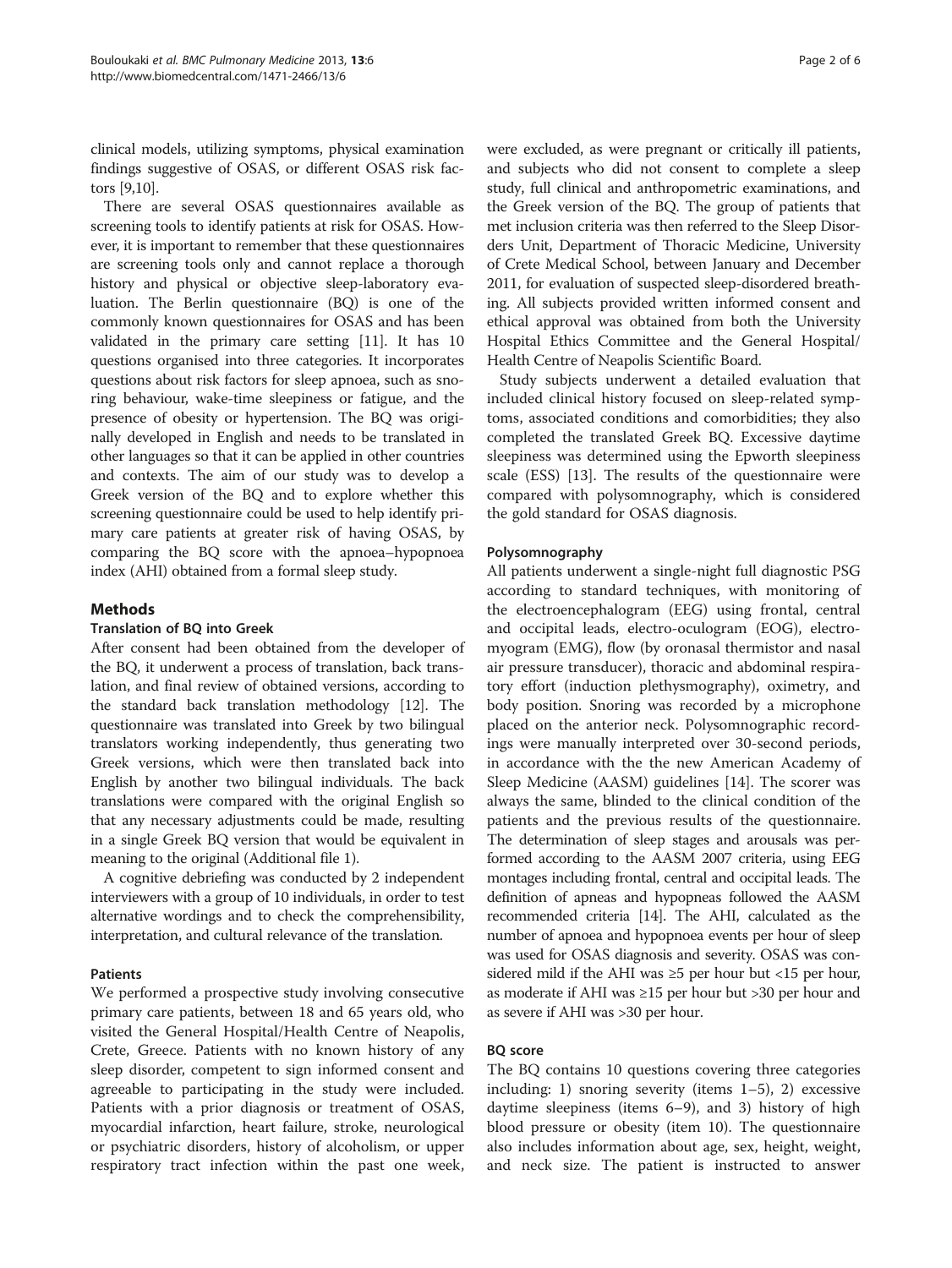questions in all three categories, but the physician or medical staff is needed to analyse the responses. The BQ was scored (Additional file [1\)](#page-4-0) as previously reported by Netzer and colleagues [[11](#page-5-0)]. The first two categories are positive (one point is assigned) if responses indicate persistent symptoms (>3–4 times a week) on the questionnaire items. Item 5, about witnessed apnoeas, is an exception where a positive response is awarded two points. Category 2 includes an additional item concerning frequency of drowsiness behind the wheel (item 9) for which no point is assigned. Categories 1 and 2 are positive when the sum of all items is equal to or greater than 2, while category 3 is positive if the patient has high blood pressure and/or is obese (body mass index, BMI > 30). If the individual scores positive in at least 2 of the 3 categories, the patient is found to be at high risk for OSAS. However, if the patient scores positive in only one or none of the categories, then the patient is deemed to be at low risk for OSA.

#### Statistical analysis

Basal characteristics were described as mean ± standard deviation for quantitative variables and as counts for proportions. Sensitivity, specificity, predictive values, likelihood ratio, odds ratio and their 95% confidence intervals, and the area under the curve (AUC) for each cut-off value of the diagnosis gold standard were calculated using standard methods by comparison with the PSG results. The Pearson correlation coefficient and level of significance were used to compare BQ score and risk groupings. The software SPSS 17.0.0 (Chicago IL, USA) was used. Probability values of  $p < 0.05$  were considered as statistically significant.

#### Results

#### General characteristics of the population

We evaluated 189 primary care patients. Men made up 61.9% ( $n = 117$ ) of the population, while 38.1% were women  $(n = 72)$ . Ages ranged between 25 and 65 years  $(47 \pm 13)$ . The characteristics of the study population are given in Table 1. One hundred and three (54.5%) patients were obese (BMI > 30). Fifteen patients (7.9%) had a history of chronic obstructive pulmonary disease, 51 (26.9%) had systemic arterial hypertension and 16 (8.5%) diabetes mellitus.

A PSG study was performed in 129 of the 189 subjects (68.3%). Further analysis was performed only in these 129 patients, and the remained 60 patients were excluded. The diagnosis of OSAS was confirmed in 91.5% of these 129 subjects  $(n = 118)$ . Table 2 depicts PSG findings and Berlin Questionnaire findings in these 129 patients (Table 2).

|  | Table 1 Characteristics of the study population $(n = 189)$ |  |  |  |  |  |
|--|-------------------------------------------------------------|--|--|--|--|--|
|--|-------------------------------------------------------------|--|--|--|--|--|

| <b>Characteristics</b>                    |               |
|-------------------------------------------|---------------|
| Age, years                                | $47 \pm 13$   |
| Male gender, n (%)                        | 117(61.9)     |
| Epworth sleepiness scale                  | $10 + 6$      |
| Hypertension ( $\geq$ 140/90 mmHg), n (%) | 51 (26.9)     |
| Body mass index ( $kg/m2$ )               | $35.0 + 25.1$ |
| Normal (18.5 - 24.9), n (%)               | 30 (15.9)     |
| Overweight (25 - 29.9), n (%)             | 56 (29.6)     |
| Obese (≥30), n (%)                        | 103 (54.5)    |

# Association between BQ score and AHI

BO identified 74.4% ( $n = 96$ ) of the patients as being at high risk of having OSAS and the remaining  $25.6\%$  (n = 33) as at low risk (Table [3](#page-3-0)). Table [3](#page-3-0) shows the number of individuals with positive (high risk of sleep apnoea) and negative (low risk of sleep apnoea) scores on the BQ in each AHI range. For patients with a high risk score the OSAS diagnosis was confirmed by PSG study in  $93.75\%$  (n = 90). Thus, high-risk patients were more likely to have an ΑΗΙ of ≥ 5 and hence meet the criteria for OSAS. On the other hand, in those with a low-risk score, the OSAS diagnosis was excluded in only  $15.2\%$  (n = 5). Furthermore, a good positive and highly significant correlation was found between AHI and BQ score (Fisher's exact test,  $p < 0.05$ ), for AHI ≥ 15-≤ 30, meaning that the AHI scores were higher in the group identified as being at high risk of having sleep apnoea by the BQ.

#### BQ performance

Various cut-off values for AHI were used to stratify the patients in groups in relation to the severity of OSAS, as

#### Table 2 Polysomnography (PSG) findings and Berlin Questionnaire findings in the 129 patients who completed the PSG study

| PSG study                                                                        |             |  |  |  |
|----------------------------------------------------------------------------------|-------------|--|--|--|
| AHI, events per hour                                                             | $41 \pm 32$ |  |  |  |
| $<5$ , n $(\%)$                                                                  | 11(8.5)     |  |  |  |
| $\geq 5 - < 15$ . n (%)                                                          | 20 (15.5)   |  |  |  |
| $≥15-≤30$ , n (%)                                                                | 30(23.3)    |  |  |  |
| $>30$ , n $(\%)$                                                                 | 68 (52.7)   |  |  |  |
| Mean SaO <sub>2</sub> , %                                                        | $92 \pm 4$  |  |  |  |
| Minimum SaO <sub>2</sub> , %                                                     | $80 \pm 9$  |  |  |  |
| Berlin Questionnaire (numbers of patients who were positive in<br>each category) |             |  |  |  |
| Category 1, n (%)                                                                | 117 (90.7)  |  |  |  |
| Category 2, n (%)                                                                | 54 (41.9)   |  |  |  |
| Category 3, n (%)                                                                | 97 (75.2)   |  |  |  |

 $SaO<sub>2</sub>$ : peripheral arterial oxygen saturation.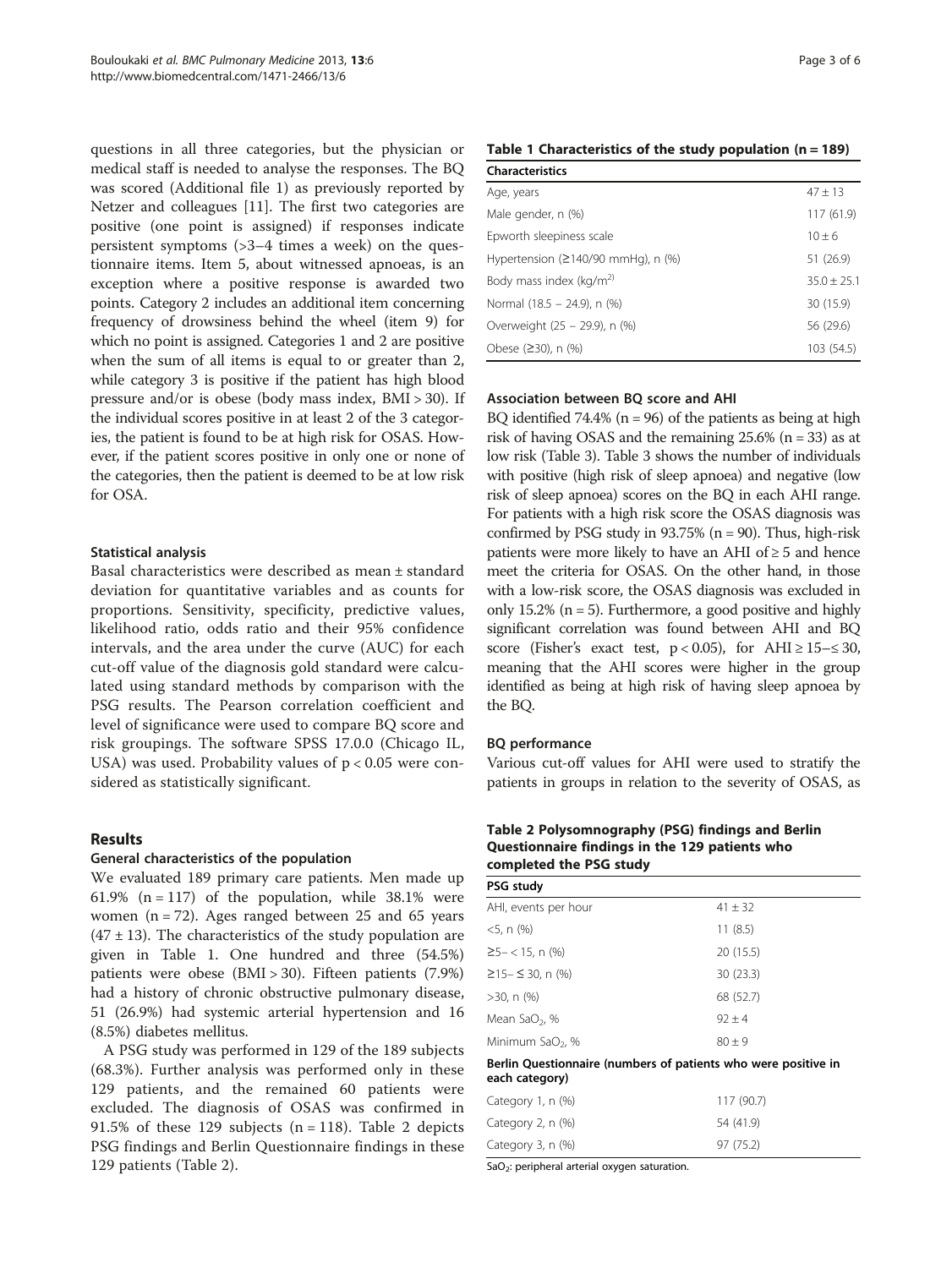<span id="page-3-0"></span>Table 3 Relationship between Berlin questionnaire score and apnoea–hypopnoea index (AHI)

| AHI(n/h)   | Low risk, n (%) | High risk, n (%) |
|------------|-----------------|------------------|
| $<$ 5      | 5(15.2)         | 6(6.3)           |
| $>5-$ < 15 | 14 (42.4)       | 6(6.3)           |
| $>15 - 30$ | 9(27.3)         | 22 (22.9)        |
| >30        | 5(15.2)         | 62 (64.6)        |
| Total, n   | 33              | 96               |

shown in Table 4. The sensitivity and the specificity of BQ for OSA diagnosis were 76% and 40%, respectively, for an AHI  $\ge 5 - < 15$ , 84% and 61% for an AHI  $\ge 15 - \le 30$ , and 79% and 39% for an AHI > 30 (Table 4). The AUC obtained for AHI ≥ 15– ≤ 30 was 0.72 (95% CI: 0.64 – 0.80, p < 0.0001) on the Receiver Operating Characteristic (ROC) curve. This means that the probability that the BQ score predicted AHI  $\geq 15 - \leq 30$  correctly was 72%. The AUC was only 0.58 (CI 95%:  $0.49 - 0.67$ , p = 0.38) for detecting AHI ≥ 5–< 15 and 0.59 (CI 95%: 0.5 – 0.67,  $p = 0.13$ ) for detecting AHI > 30.

# **Discussion**

As the field of sleep medicine advances and more patients are diagnosed with OSAS and other sleep disorders, primary care clinicians will need to be able to recognise, diagnose, and treat these conditions. Recognizing sleep complaints is often challenging for both patients and clinicians. Although a polysomnogram is required to establish the diagnosis of OSAS, the long waiting lists for PSG in sleep centres have created interest in screening tools for obstructive sleep apnoea. While each of these has its own strengths and limitations, they all basically focus on similar high-risk features, such as habitual snoring, witnessed apnoeas, a high BMI, male sex, and advanced age. One validated tool that can help identify those with OSAS is the BQ. BQ is useful in screening sleep apnoea in a primary care population and may be more convenient and less costly than PSG.

Our investigation showed that, for different AHI cutoff points, BQ showed a moderate to high sensitivity (76–84%), a specificity that was low to moderate (40–61%), and a low positive likelihood ratio (1.26 to 2.14). However, positive predictive value is high (80–94%), indicating that if BO is positive, for example at an AHI  $\geq 5 - < 15$ , there is a high (94%) likelihood that a person would actually have sleep apnea. We found a higher sensitivity and specificity when AHI was between 15 and 30. This finding suggests that in primary care patients, the Berlin questionnaire can be helpful in detecting a high risk of having OSAS, especially if the OSAS is moderate or severe.

The BQ is widely used as a screening tool for OSAS. It was an outcome of the Conference on Sleep in Primary Care in April 1996 in Berlin, Germany. The BQ is a standardised, self-administered questionnaire developed for assessing subjects at high risk for OSAS. It is inexpensive, easy to administer and has acceptable test–retest reliability [[11](#page-5-0),[15,16\]](#page-5-0). This instrument has been used worldwide, such as in the USA [\[11\]](#page-5-0), Jordan [[17](#page-5-0)], and Nigeria [[18](#page-5-0)]. In addition, it has been used for OSAS screening in surgical patients before anaesthesia [[19](#page-5-0)], in patients undergoing endoscopy [\[20](#page-5-0)], as well as among orchestra members [[21\]](#page-5-0) or to predict outcomes after the catheter ablation of atrial fibrillation [\[22\]](#page-5-0).

The predictive performance of the BQ varies among different patient populations. Our results are consistent with those reported by Netzer et al. [[11\]](#page-5-0), who also validated the BQ in a primary care population. The sensitivity and specificity obtained by Netzer and colleagues were 54% and 97%, respectively, at a cut-off of AHI  $\geq 15$ [[11\]](#page-5-0). However, these sensitivity and specificity values have been criticised [\[15\]](#page-5-0) as being erroneous, and it has been suggested that the actual sensitivity and specificity for Netzer's study were 95% and 48%, respectively. Furthermore, in the Netzer manuscript, specificity increased as the AHI threshold increased and sensitivity fell. In our study, the sensitivity and specificity does not change very much at AHI  $\geq$  5, 15, 30, compared to the previous study. This may be due to several reasons. First, the

|                    | AHI $\ge$ 5 – <15 (95% CI) | AHI $\geq$ 15 – $\leq$ 30 (95% CI)                | AHI > 30 (95% CI)  |  |
|--------------------|----------------------------|---------------------------------------------------|--------------------|--|
| Sensitivity, %     | 76 (67-73)                 | 84 (76-91)                                        | 79 (69-86)         |  |
| Specificity, %     | $40(12 - 74)$              | $61(41-79)$                                       | $39(22 - 58)$      |  |
| PPV, %             | 94 (86-96)                 | 86 (80-94)                                        | $80(71 - 87)$      |  |
| <b>NPV, %</b>      | 12 (3.5–28.2)              | 52 (34-69)                                        | $36(20-55)$        |  |
| <b>Positive LR</b> | 1.26 (0.6-27)              | $2.14(1.6-2.9)$                                   | $1.28(0.8-2.0)$    |  |
| <b>Negative LR</b> | $0.61(0.3-1.1)$            | $0.26(0.1-0.5)$                                   | $0.55(0.3-0.9)$    |  |
| Odds ratio         | $2.069(0.54 - 7.8)$        | $8.21(3.2 - 20.8)$                                | $2.31(0.97 - 5.5)$ |  |
| <b>AUC</b>         | $0.578(0.488 - 0.665)$     | $0.724(0.639 - 0.799)^T$<br>$0.586$ (0.496-0.672) |                    |  |
|                    |                            |                                                   |                    |  |

AHI: apnoea/hypopnoea index; AUC: area under the curve; BQ: Berlin Questionnaire; LR: likelihood ratio; NPV: negative predictive value; PPV: positive predictive value.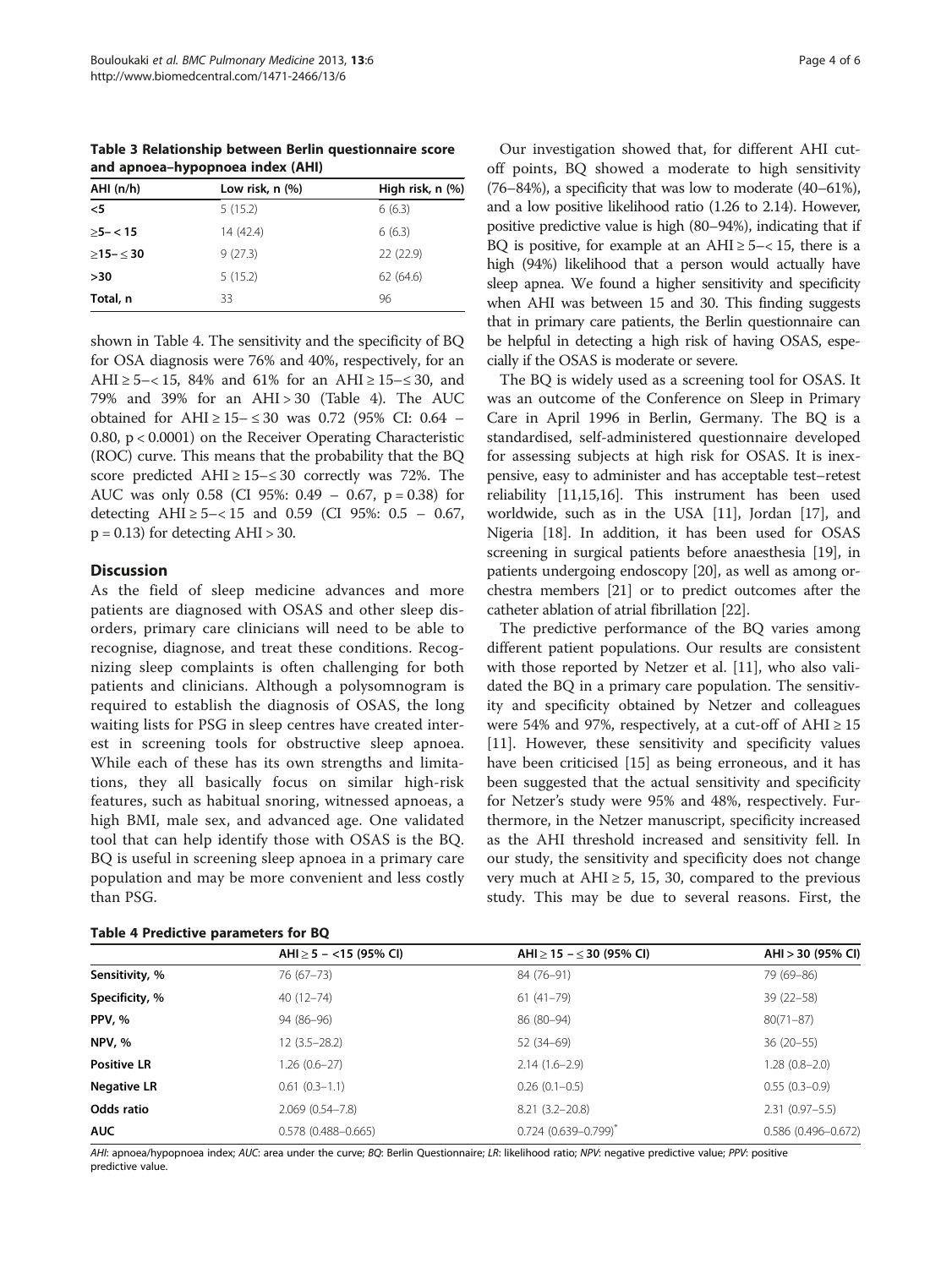<span id="page-4-0"></span>population could be different. Polysomnography was offered to both high risk and lower risk patients, but more patients at high risk, who had sleep symptoms, selectively consented to the overnight polysomnography. Secondly, in the Netzer study, portable monitoring was used to assess the validity of the risk grouping strategy, compared to attended overnight polysomnography used in our study, which is the gold standard for the diagnosis of OSAS.

Apart from the Netzer study, previous studies exploring the BQ as an instrument to detect sleep apnoea showed similar or lower sensitivity and specificity compared to our results. The performance of the BQ in our population is in accordance with results obtained in other studies undertaken in a sleep laboratory in Portugal (72% and 50% for AHI  $\geq$  5 – < 15, 82% and 45% for AHI  $\geq$  15 –  $\leq$  30, and 88% and 39% for AHI  $>$  30) [[23](#page-5-0)], in a hypertension clinic (86%) and  $65\%$  for AHI > 10) [\[24\]](#page-5-0), and in preoperative patients (69% and 56% for AHI ≥ 5– < 15, 79% and 51% for AHI ≥ 15– ≤ 30, and 87% and 46% for AHI > 30) [\[19\]](#page-5-0). A better sensitivity of 86% and a specificity of 95% at a cut-off of AHI  $\geq$  5 were found when a modified version of the Berlin questionnaire was used [[25](#page-5-0)] and in the Arabic version of the BQ (sensitivity of 97% and specificity of 90%) [\[26](#page-5-0)].

On the other hand, the results of our study differ from some others in the literature, where the BQ was shown to detect sleep apnoea in patients referred to a sleep laboratory with a lower sensitivity and specificity (68% and 49% for AHI ≥ 5, 62% and 43% for AHI ≥ 10, and 57% and 43% for AHI  $\geq$  15) [[16\]](#page-5-0), and in patients undergoing pulmonary rehabilitation (sensitivity and specificity 62.5% and 53.8% with a cut-off for AHI of 10 or greater) [\[27](#page-5-0)].

In our study, BQ demonstrated moderate to high sensitivity and low to moderate specificity: however, primary care practitioners require a practical and sensitive screening tool to identify patients at high risk of having OSAS. Because of the high prevalence of OSAS in primary care patients and the growing awareness of OSAS, general practitioners (GPs) are dealing with increasing numbers of patients with OSAS. Many patients who visit primary care physicians report risk factors, such as obesity and hypertension, and symptoms, such as snoring, sleepiness, and tiredness, suggestive of sleep apnoea. However, primary care providers often do not investigate these symptoms, and sleep apnoea frequently goes undiagnosed. Using the BQ as a screening tool for sleep apnoea in primary care population seems acceptable, being more convenient and less costly for health care users.

On the other hand, with the increased awareness of OSAS comes the risk that primary care physicians will refer patients with complaints of poor sleep, daytime sleepiness, and fatigue to sleep laboratories, without considering other diagnoses, such as insomnia, depression, and hypothyroidism [[28](#page-5-0),[29](#page-5-0)]. Furthermore, excessive

daytime sleepiness is a common complaint both in sleep-disordered patients and in a number of other nonmedical and medical conditions, such as a shortage of sleep due to social or family reasons, shift working [[30](#page-5-0)] or daytime non-shift working [[31\]](#page-5-0), and neurological disorders [\[32,33\]](#page-5-0). Therefore, given the need for stratification to determine patients who urgently require sleep studies, and in the face of rising health care costs and increased pressure for the more stringent control of health care resources, it would clearly be beneficial if primary care physicians could rely upon screening questionnaires to identify patients who are likely to have sleep apnoea, recommending sleep studies only for those patients who are at high risk of having a sleep disorder. In addition, most sleep clinics have long waiting lists, whereas patients who may have severe sleep breathing disorders warrant quicker diagnosis and treatment.

Our study presents some limitations that deserve comment. Firstly, there is a possible bias associated with the self-selection of patients. We found a high prevalence of OSAS in our group (91.5%), which is higher than estimates from community based surveys and is similar to the estimates found in surveys in sleep laboratories. As already mentioned, there may have been self-selection by the patients because those who had sleep symptoms might have selectively consented to the overnight polysomnography. Secondly, the mean BMI of the population in this study was high, with many patients being overweight and obese (29.6% and 54.5% respectively). The higher than average BMI of the sleep clinic population was likely to have affected the sensitivity and specificity of the BQ, as the BMI also factors heavily into the scoring of the BQ.

#### Conclusions

In conclusion, our study confirms the importance of questionnaires in OSAS screening. These tools are inexpensive and easy to apply and should be used as a screening test in clinical practice. Due to the relatively high prevalence of undiagnosed OSAS and its complications for health, primary care clinicians need a reliable screening tool for OSAS prediction. Using the BQ, they could detect the possibility of OSAS during usual day practice visits and then identify high-risk groups of patients who should therefore be referred for further examination.

# Additional file

[Additional file 1:](http://www.biomedcentral.com/content/supplementary/1471-2466-13-6-S1.pdf) Berlin questionaire.

#### Abbreviations

AASM: American Academy of Sleep Medicine; AHI: Apnoea–hypopnoea index; AUC: Area under the curve; BQ: Berlin Questionnaire; BMI: Body mass index; EEG: Electroencephalogram; EMG: Electromyogram; EOG: Electrooculogram; ESS: Epworth sleepiness scale; GPs: General practitioners;